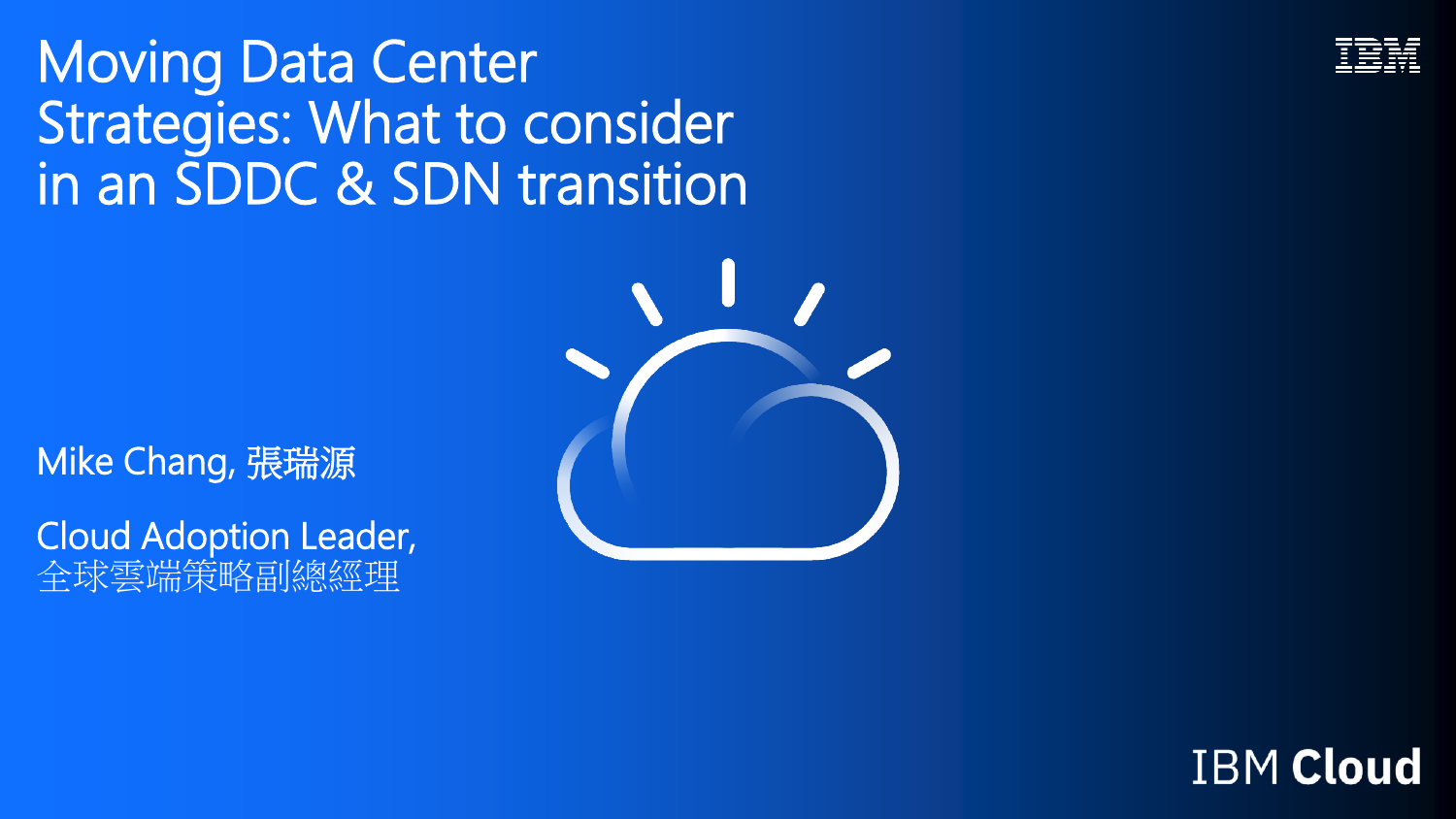### Moving Data Center Strategies: What to consider in an SDDC & SDN transition

Cloud platform designed to run business workloads at scale

#1. Optimi zed infrastructure for cloud -native applications

#2. Guaranteed QoS for compute, network, and storage

#3. Accelerators to speed up AI and analytics workloads

#4 Data center security

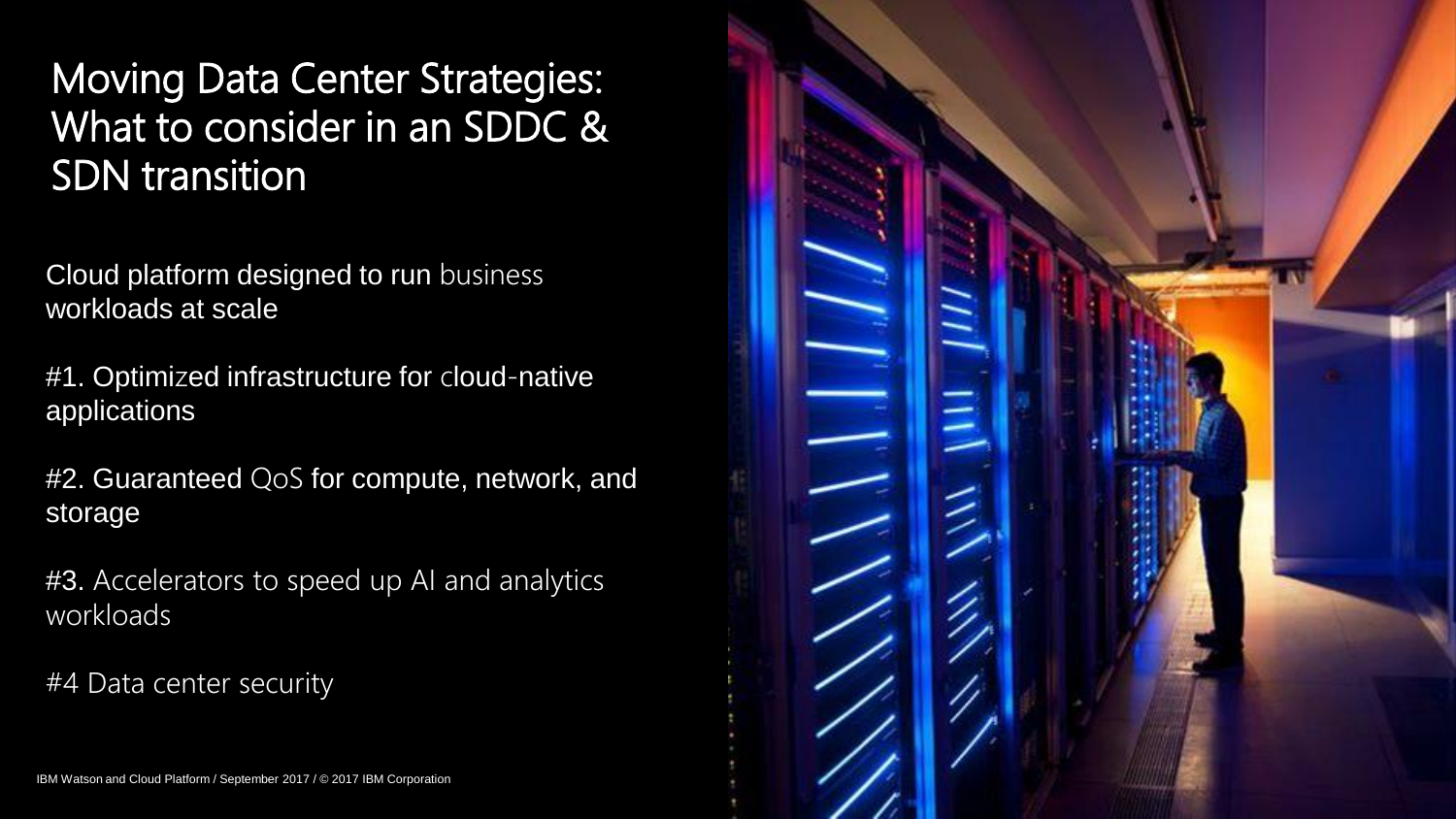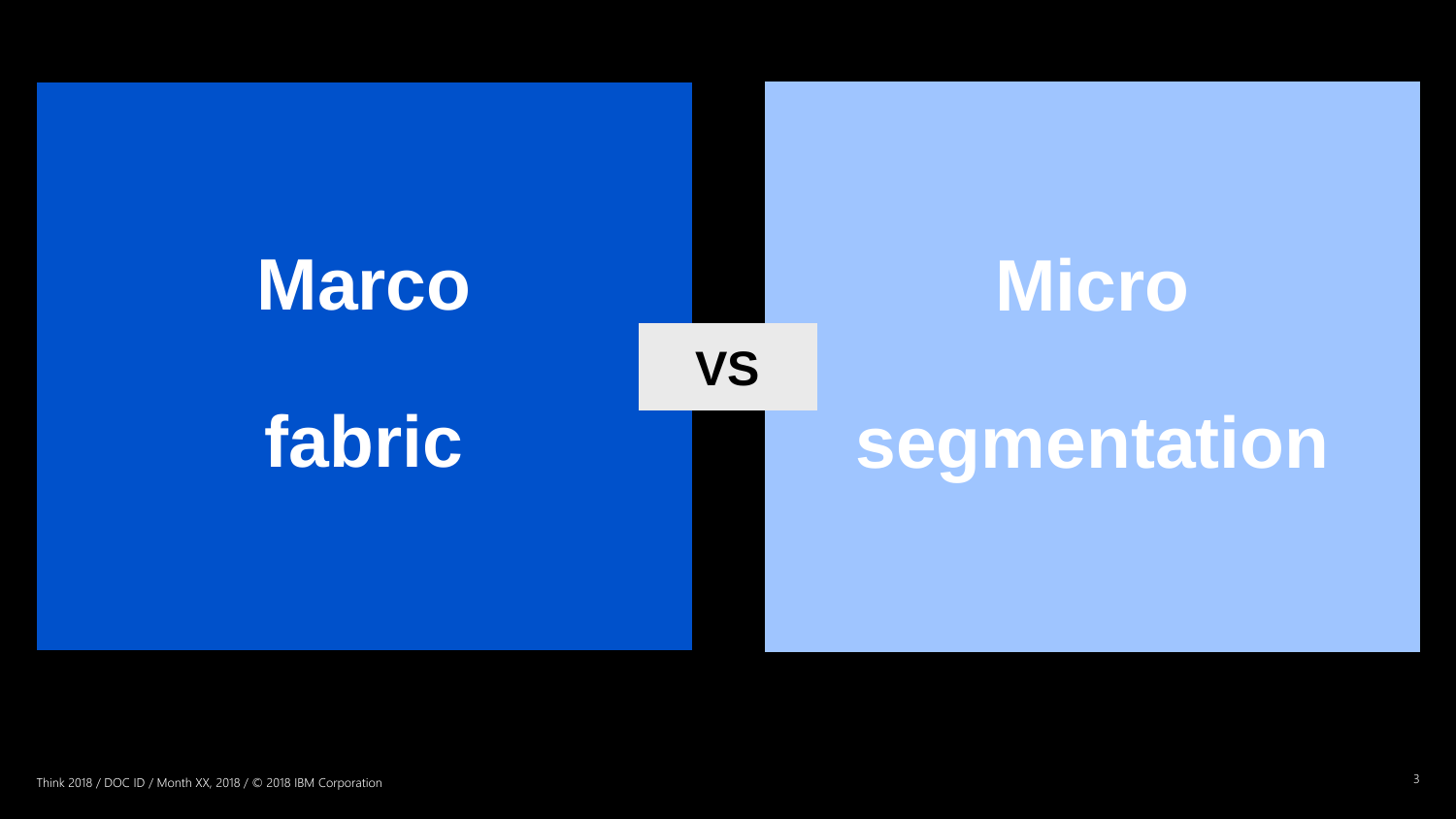# **Marco Region-Level Deployment Model**



Campus or Metro Network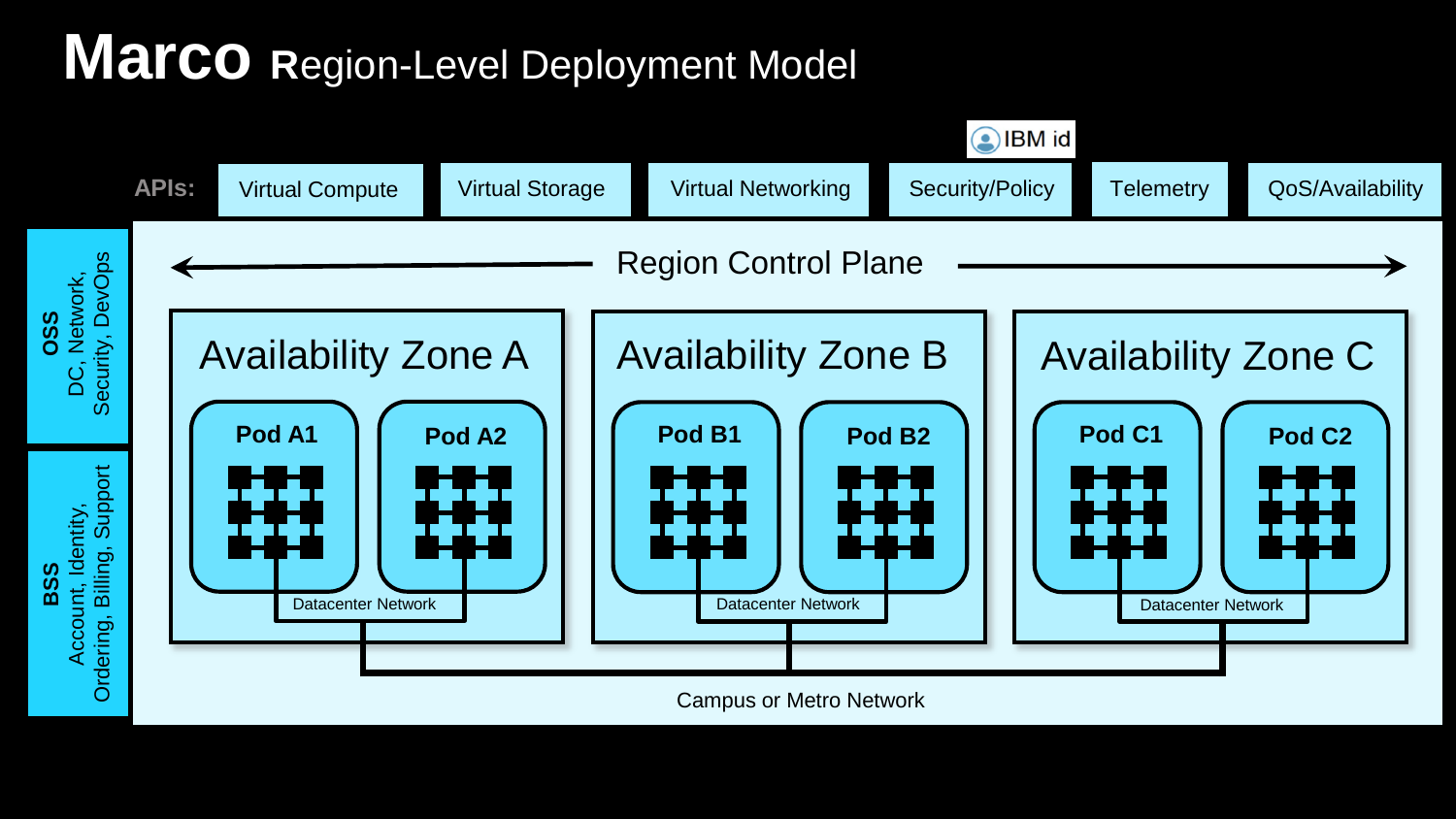### **Marco** IBM Container Services- Multi-Region, Multi-Clusters Management

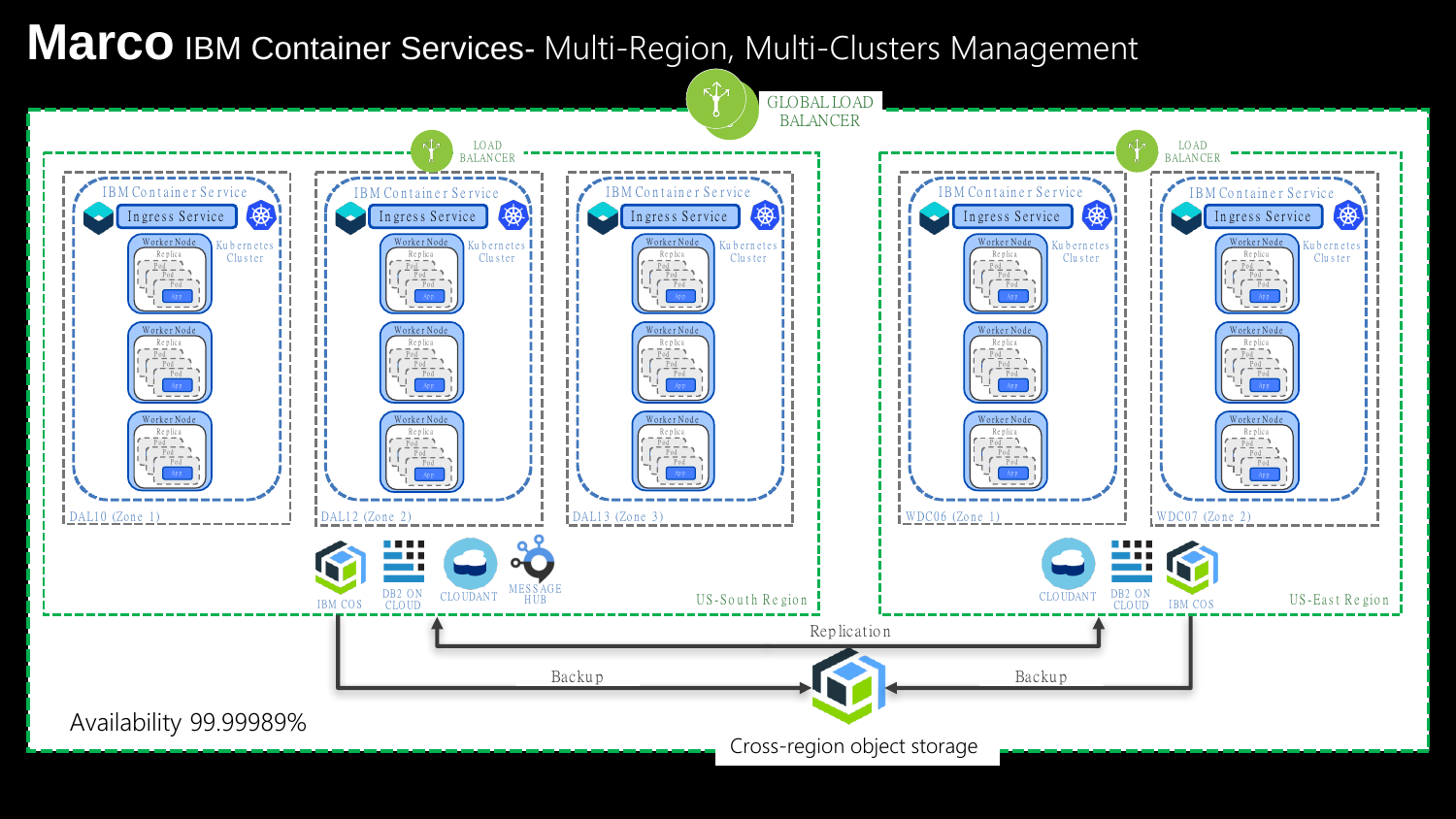### Fabric Infrastructure- built to support cloud-native / business apps with strong isolation & resilience



High performance Can satisfy even the most demanding workload requirements



### Built for resilience

AZs per region for HA; multiple regions per Geo for DR;



Strong isolation Can intersperse mission-critical enterprise applications



#### Software defined private cloud Software-defined infrastructure

### Netw**ork fabric Innovation**

"*High performance, multipathing, and traffic engineering"*

- Every sled has Intel RRC switch chip; RRCs connected as 3D torus
- Forwarding rules: hop-by-hop to create virtual private networks
- 100 Gbps delivered to each sled + 100 Gbps to each neighbor; 1.5us hop latency





"Control plane can isolate high-QoS traffic from besteffort traffic to guarantee SLAs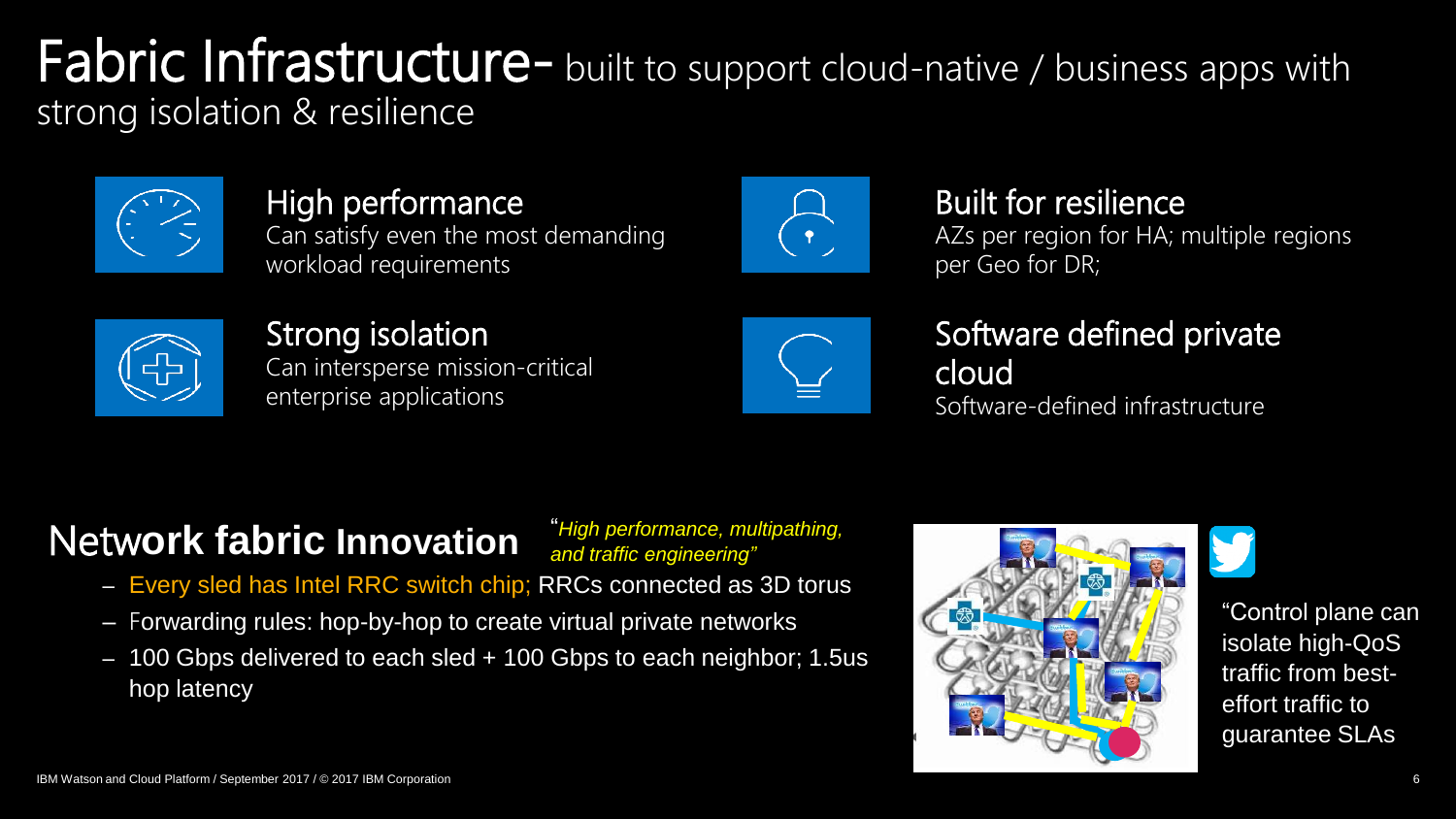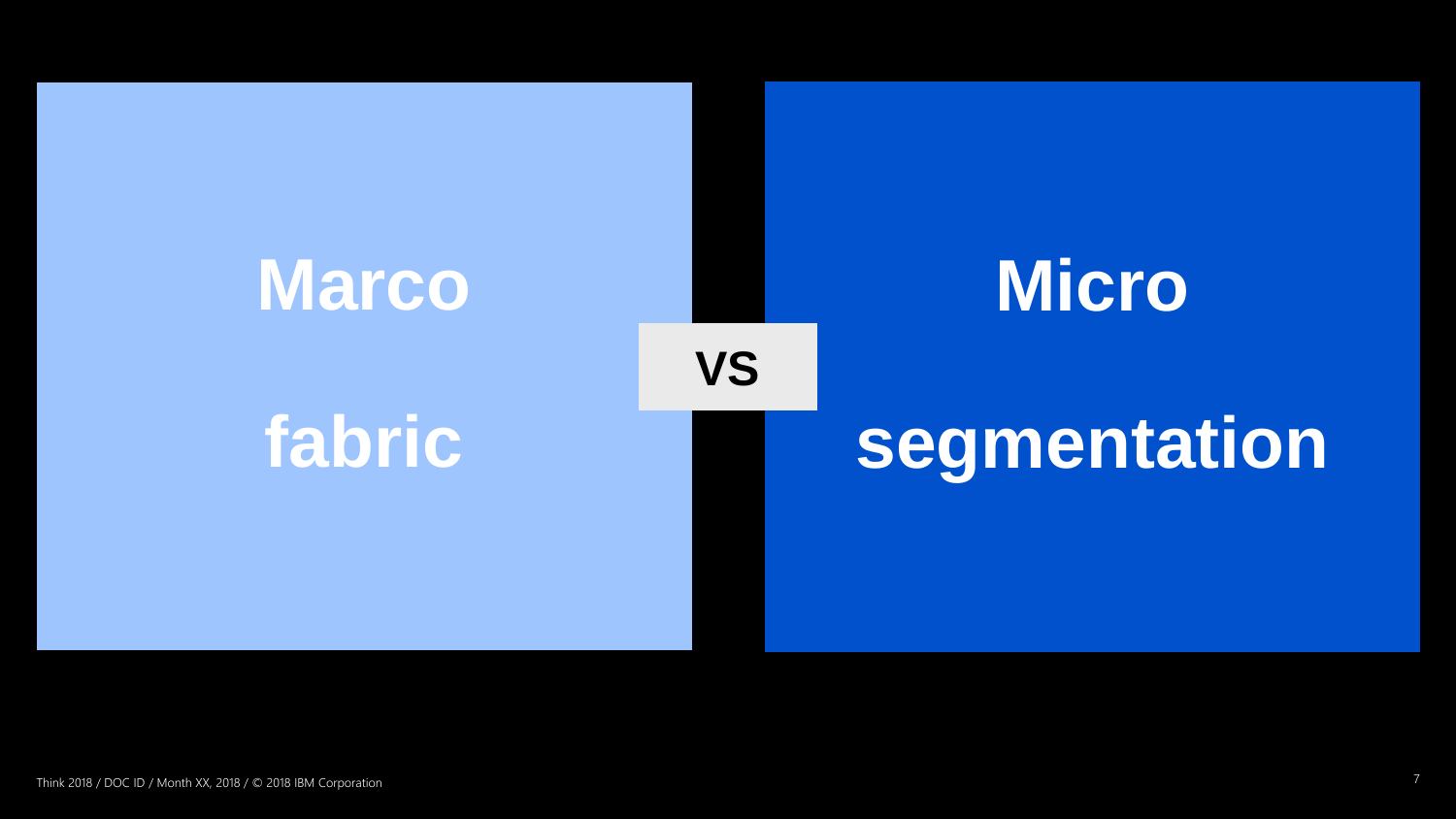## Network Micro-Segmentation

#### Kubernetes SDN – Calico- Network policy

**Isolated Tenant Networks** isolation inside your cluster. Added security during data transmissions and reduces the chances of compromising applications and their data. Network isolation running on the same physical or virtual machines with network policy sharing of objects within a single Namespace.

#### Kubernetes SDN Architecture



Router+FW+VPN





NVIDIA GPUs

Faster data processing for large scale analytics & AI